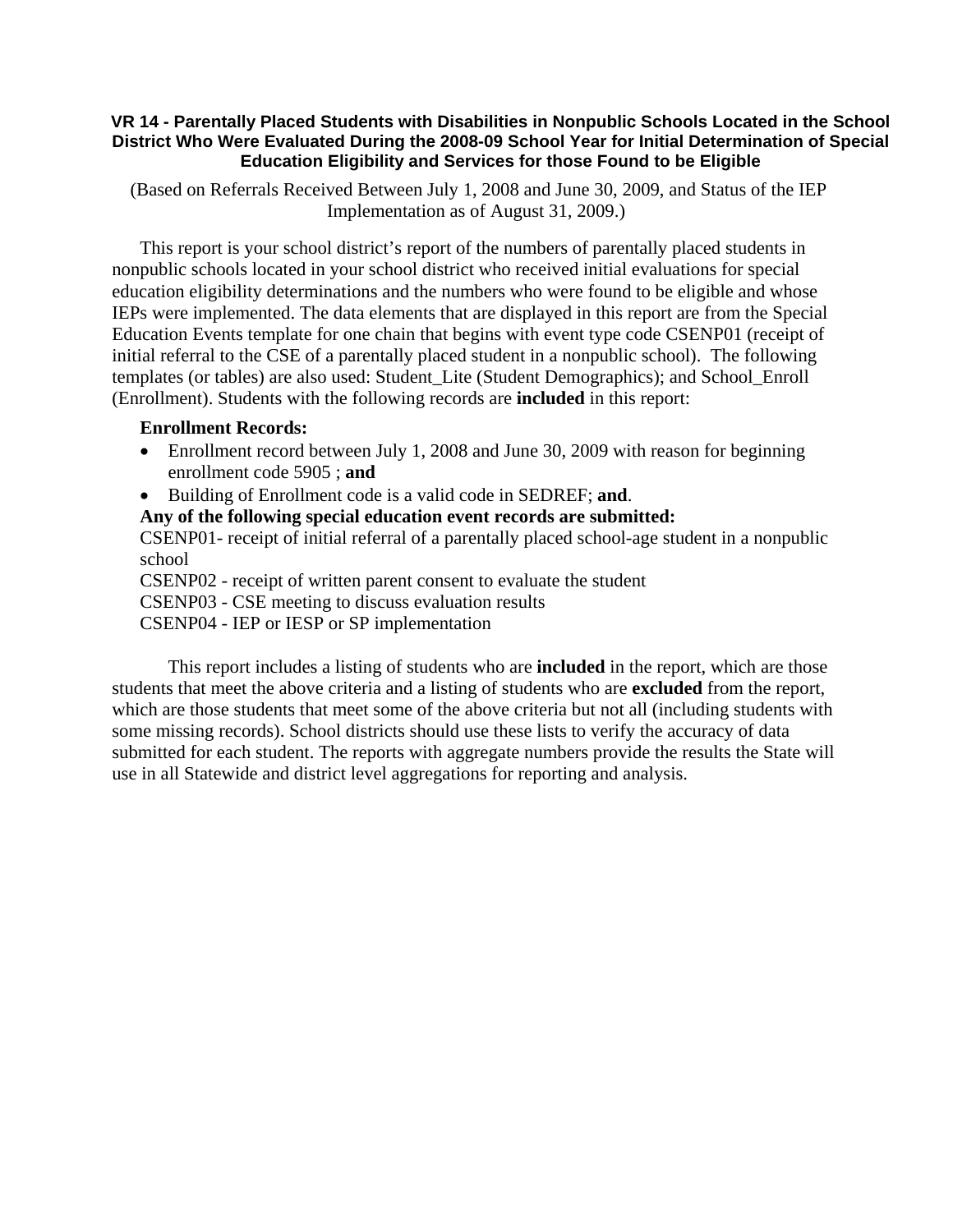|                       |                                                                                                                                                                                                                  | A                                                                                              |
|-----------------------|------------------------------------------------------------------------------------------------------------------------------------------------------------------------------------------------------------------|------------------------------------------------------------------------------------------------|
| Line<br><b>Number</b> | <b>Program/Services</b>                                                                                                                                                                                          | <b>Number of Students</b>                                                                      |
| 01                    | The number of parentally placed students in<br>nonpublic schools located in the district<br>who were referred for eligibility<br>determination for special education services<br>during the 2008-09 school year. | The number of CSENP01 records                                                                  |
| 02                    | Of the students reported in Line 01, the<br>number of students for whom parents<br>provided consent to evaluate.                                                                                                 | The number of CSENP02 records                                                                  |
| 03                    | Of the students reported in Line 02, the<br>number of students who were determined to<br>be eligible for special education services.                                                                             | The number of CSENP02 records<br>and the Event Outcome Code = $Y$                              |
| 04                    | Of the students reported in Line 03, the<br>number of students whose IEP or IESP or<br>SP was implemented                                                                                                        | The number of CSENP02 records<br>and the Event Outcome $= Y$ and<br>there is a CSENP04 record. |

Below is a description of the criteria for including student records in each cell of the three rows of data in this report.

There are no reasonability checks for this report, this year.